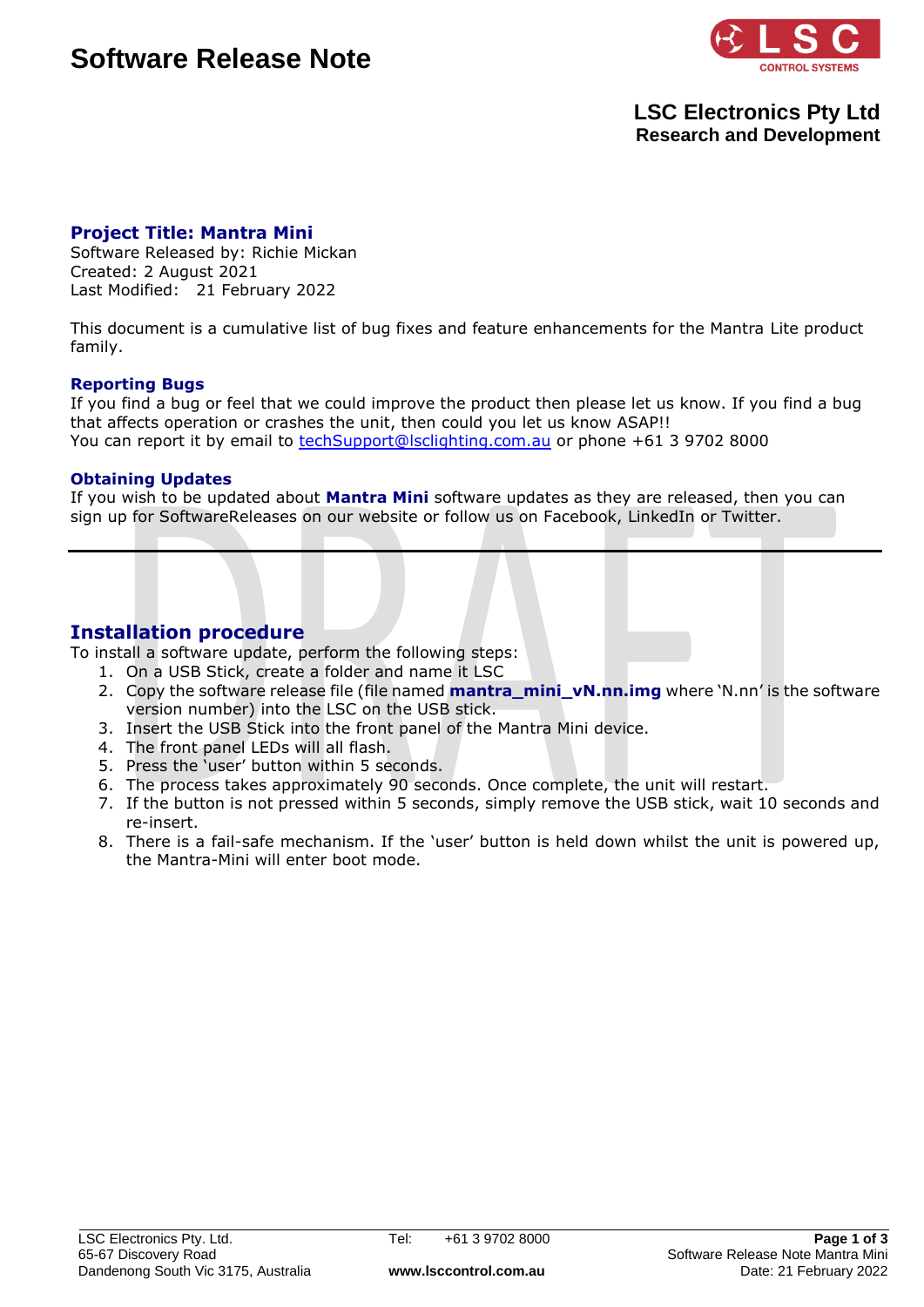

## **LSC Electronics Pty Ltd Research and Development**

## **Release: v3.03 Date: 18-February-2022**

#### **Reason for the Release: New features and bug fixes**

#### **New Features:**

1. **Fixture library version numbering**.

The fixture library now contains a version number that is displayed in the About screen. This is to aid users to check if their device has the latest library installed.

- The new library format is also provided with enhanced encryption to prevent tampering.
- 2. **Colour Picker now controls White in the vertical axis.** The colour picker now controls the White colour parameter as well as RGB colours. Moving the pointer towards the white section at the bottom of the screen adds white proportionally in addition to the RGB colours.
- 3. **Firmware upgrade enhancements** If the power to the Mantra Mini was disconnected during the firmware update, it was possible to corrupt the internal SDcard. The upgrade process has been ruggedised to ensure that this is no longer possible.

#### **Bug Fixes:**

- 1. If any memory was set to Chase mode it was impossible to edit the intensities of any other live memories on the console.
- 2. Compound (multi-cell) fixtures did not work correctly when first patched. They only worked after the show had been saved and reloaded.
- 3. If a default show was saved with a PIN, that PINcode remained even after the default show was deleted. The PINcode is now deleted at the same time as the showfile.
- 4. It was not possible to delete a folder inside a folder, even if the folder was empty.
- 5. Selecting a large number of fixtures, each with more that 4 colours could cause the colour sliders screen to operate very slowly and/or show tiny slider controls.
- 6. Manufactures and fixtures in the Patch menu were sorted for Capital letters first (A-Z) then lower case (a-z). They are now in pure alphabetical order, regardless of whether there is a capital letter or not.
- 7. The fixture editor had all the parameter names in all uppercase, they are now lowercase with only the first letter capitalised.

#### **Known Issues:**

1. Cyan, Magenta and Yellow show incorrect (255) home values in the Patch window. This is only a display issue in the Patch window, the correct home values (0) are used when the Clear/ClearAll buttons are operated.

#### **Components:**

· Mantra Application v3.03 r12823

· Surface Firmware v1.01